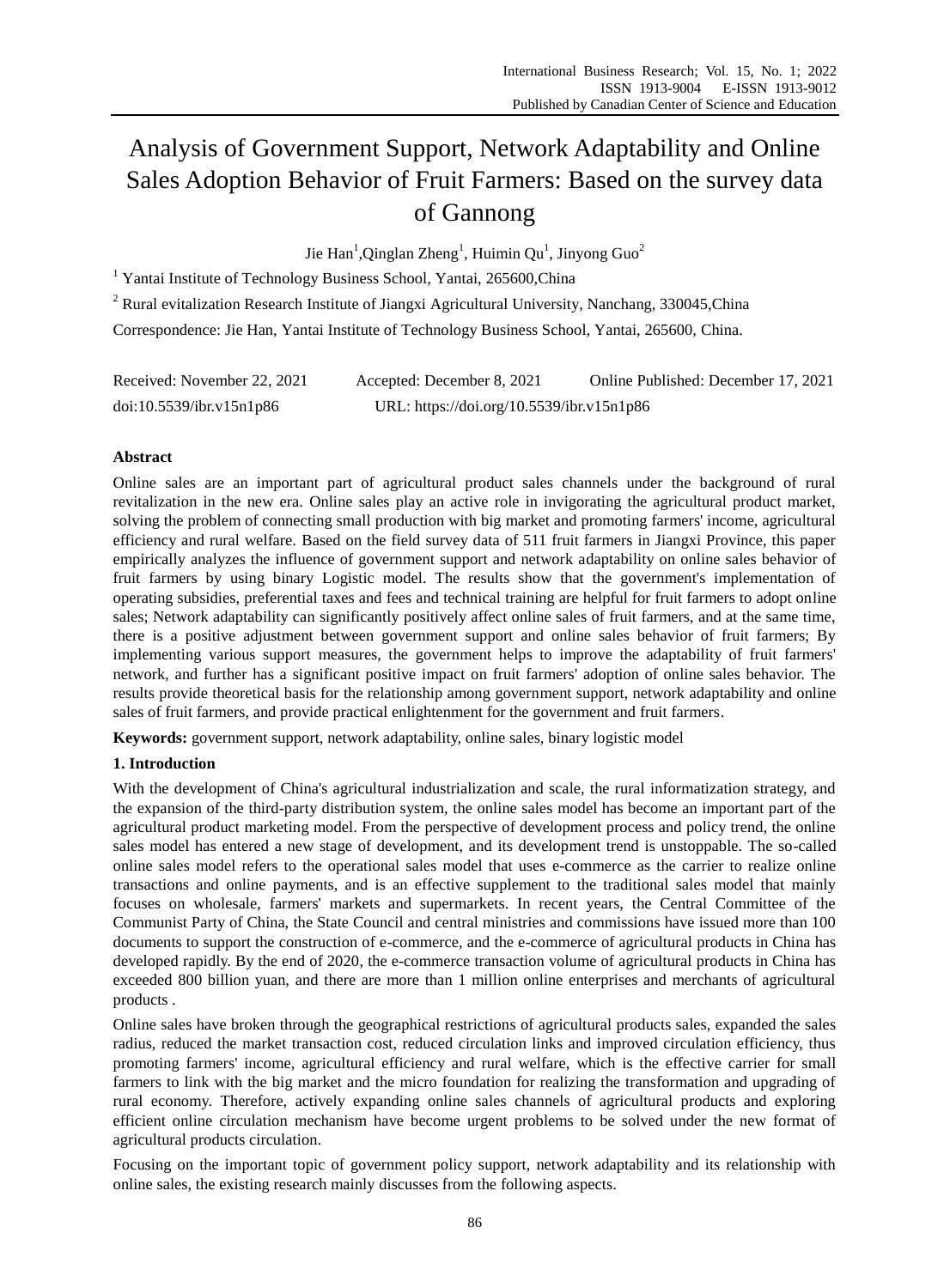On the first hand, the core topic of research is product network adaptability, which is influenced by product attributes and consumer characteristics. When consumers buy different products, their channel preferences are different. Academics believe that when the adaptability of product network is high, that is, the more standardized products or services that do not need consumers' personal experience, the more suitable they are for online sales. When the network adaptability of products is low, operators should find ways to increase consumers' preference for online shopping. (Jiang Liyuan and Wu Xiaoding,2016) found that consumers prefer to buy gifts and fresh food through online channels. Product quality, after-sales service and return policy are important perceived attributes of consumers' online shopping for gifts and fresh food. Improving these links can be effective.

The core topic of the second research is to analyze the acceptance coefficient of online sales channels of fruit farmers, that is, the adaptability of fruit farmers' networks. According to the theory of rational economic man, when the expected price of fruit farmers matches the price that consumers are willing to pay, fruit farmers are more willing to adopt online sales, which is more conducive to expanding online sales channels.

From the research and progress of the above two aspects, it is of great theoretical value and policy significance to analyze the government support, network adaptability and online sales of fruit farmers. At present, most of the researches ignore the important factor of network adaptability when investigating online sales, that is to say, how about the network adaptability of products and fruit growers. Even if a few studies consider product classification, they will face methodological confusion. This paper holds that if we want to promote this research, we must seek a breakthrough in methods and sample data.

Therefore, this paper empirically analyzes government support, network adaptability and online sales behavior of fruit farmers by using the field survey data and econometric model of farmers in Jiangxi Province in 2018. Usually, the government formulates policies to guide fruit farmers to expand online sales channels, strengthen the link between production and marketing, and activate the market of agricultural products. The higher the ratio of the price that consumers are willing to pay online to the price that traditional physical stores are willing to pay (that is, the higher the consumer acceptance coefficient or the adaptability of product network), the more suitable the product is for online sales channels (Kacen, 2003; Jiang Liyuan, 2015). According to the literature, although the Internet is an important channel for online sales, not all products are suitable for online sales (Wang S, 2012), but the network adaptability of products should be classified and studied. On the basis of existing research, this paper uses binary Logistic model to solve the above problems.

The marginal contribution of this paper is mainly reflected in research methods and data. In terms of research methods, this paper first makes a new attempt in setting important variables, adopting "whether fruit farmers sell online" as the explained variable, and setting explanatory variables mainly from two aspects of policy-oriented support and service-oriented support, that is, "Does the government give subsidies for operating e-commerce?" "Does the government give preferential tax and fee for operating e-commerce?" "Does the government provide fruit e-commerce business technical training?" As a measure of government support, the network adaptability is set as an intermediary variable. The setting of the above variables not only helps to analyze the online sales behavior of fruit farmers, but also ensures that the relationship among the variables can be truly quantified. Secondly, this paper uses Logistic model to deal with data censoring, sample selection bias, endogenous problems of fruit farmers' online sales and so on. It should be noted that Bootstrap500 is used to test the mediation effect at the end of this paper, and the measurement method of government support variables is changed in this paper to improve the robustness of the research results. In terms of data, the data used in this paper has two unique advantages: First, it has strong timeliness, and the data contains online sales information of farmers in 2018; Second, it is highly targeted. As far as Jiangxi is concerned, the e-commerce transaction volume of agricultural products in Jiangxi Province exceeds 32 billion yuan, and there are 29 rural e-commerce demonstration counties (Jiangxi Provincial People's Government, 2017). Fruit industry is the main agricultural industry in Jiangxi, the main dominant citrus producing area in China, and it has formed a pattern of "one master and many plants" fruit industry dominated by citrus (Jiangxi Provincial Department of Agriculture, 2017), and it is also an important economic forest producing area in southeast China, in which the navel orange transaction volume of Taobao platform ranks among the top ten in the transaction volume of fresh agricultural products (Chen Liang, 2015), so it has representativeness and research value.

The rest of this paper is structured as follows: The second part reviews the literature from two aspects of foreign and domestic research; The third part introduces the data and variables in turn and makes a preliminary analysis of online sales of farmers; The fourth part carries out empirical analysis, focusing on the intermediary effect test of network adaptability; The last part is the main conclusions and policy implications.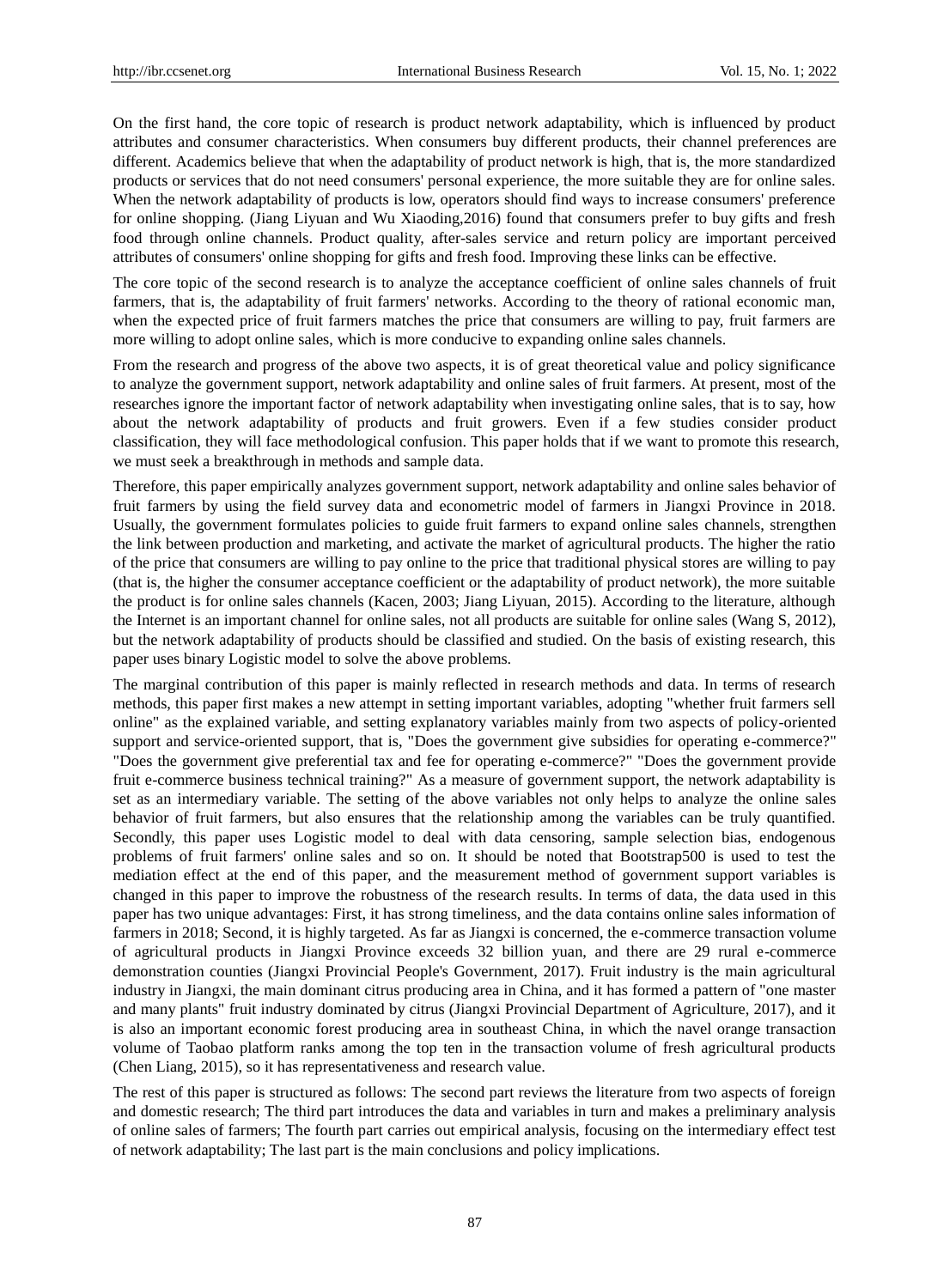#### **2. Literature Review and Research Hypothesis**

The research on online sales behavior of fruit farmers is a hot topic in academic circles, and it is also a new retail of agricultural products offline marketing and online integration. According to the neoclassical farmer behavior theory, it is assumed that the decision-making of fruit farmers' behavior is based on economic rationality, and for fruit farmers, the pursuit is to maximize agricultural income. In the decision-making process of fruit farmers' online sales adoption behavior, the expected income is a function of government support and network adaptability.

### *2.1 The Impact of Government Support on Farmers' Online Sales Behavior*

With the development of social economy, e-commerce of agricultural products realizes the effective connection between farmers and the market by integrating traditional rural elements and network resources (Kaur J, 2012), which narrows the space distance between farmers and consumers, and changes farmers' sales methods and production and operation methods (Peng Xiaojia, Zhou Invented, 2018). However, farmers will encounter technical, policy, environmental and other difficulties when selling online, and need more support from society and government. (Hou Lisong et al., 2017) found that government support can significantly improve the willingness and performance of farmers' entrepreneurs, further confirming that the greater the policy support, the greater the impact on farmers' development of rural e-commerce (Chen Wenchao et al., 2014; Zhang Yifeng et al., 2019).

Specifically, government support is mainly divided into operating subsidies, tax and fee concessions and technical support. The existence of farmers as rational economic man hypothesis and farmers' pursuit of maximizing their own utility (Han Jie et al., 2020), it is necessary to consider the input cost of online sales in developing rural e-commerce. If the initial input cost is too high, especially for small farmers, the willingness to adopt online sales behavior will be greatly reduced. Government operating subsidies can reduce farmers' production costs and improve farmers, especially small farmers. Similarly, taxes and fees are also an important factor affecting farmers' income, while preferential taxes and fees can reduce production costs, which is also an important factor affecting farmers' online sales. In addition, the development of rural e-commerce has certain technical requirements for farmers, which requires rural e-commerce practitioners to use computer-related knowledge to process words and pictures, and to combine products with the Internet (Cui Lili et al., 2014). Generally speaking, farmers' education level is generally low, and farmers' e-commerce technology processing ability is generally low, so government support is needed to meet farmers' demand for technology. Therefore, this paper puts forward the following assumptions:

**Hypothesis 1a:** Government subsidies for e-commerce operation help fruit farmers to adopt online sales methods.

**Hypothesis 1b:** The preferential tax for e-commerce operation given by the government helps fruit farmers to adopt online sales.

**Hypothesis 1c:** The technical training provided by the government will help fruit farmers to adopt online sales.Include in these subsections the information essential to comprehend and replicate the study. Insufficient detail leaves the reader with questions; too much detail burdens the reader with irrelevant information. Consider using appendices and/or a supplemental website for more detailed information.

#### *2.2 The Influence of Network Adaptability on Farmers' Online Sales Behaviors*

There are two views in academic circles about the influence of network adaptability on farmers' online sales behavior. One view is that the higher the network adaptability of commodities, the greater the possibility of online sales (Jiang Liyuan, Wu Xiaoding, 2016). At the same time, the network adaptability of commodities is influenced by commodity attributes and consumer characteristics. According to (Xu Xiaohui and Jian Chen,2000), the more standard the product features are and the products that don't need consumer experience, the more suitable it is for online sales, while the products with credit and experience are more suitable for offline sales. Therefore, the network adaptability of products is of great significance to the research on the expansion of farmers' online sales channels. Jiang Liyuan and Wu Xiaoding (2016) found that consumers are more inclined to buy forest fruit products through online sales channels. Product packaging, product quality and after-sales service have become important attributes that affect the network adaptability of products. Improving these attributes can improve the network adaptability of products.

Another point of view is that farmers' network adaptability, that is, farmers' acceptance of online sales channels also has a great influence on farmers' online sales behavior. At present, the existing literature on farmers' network adaptability is still very rare. The research of (Cao Y, 2004) found that the price that farmers expect to sell is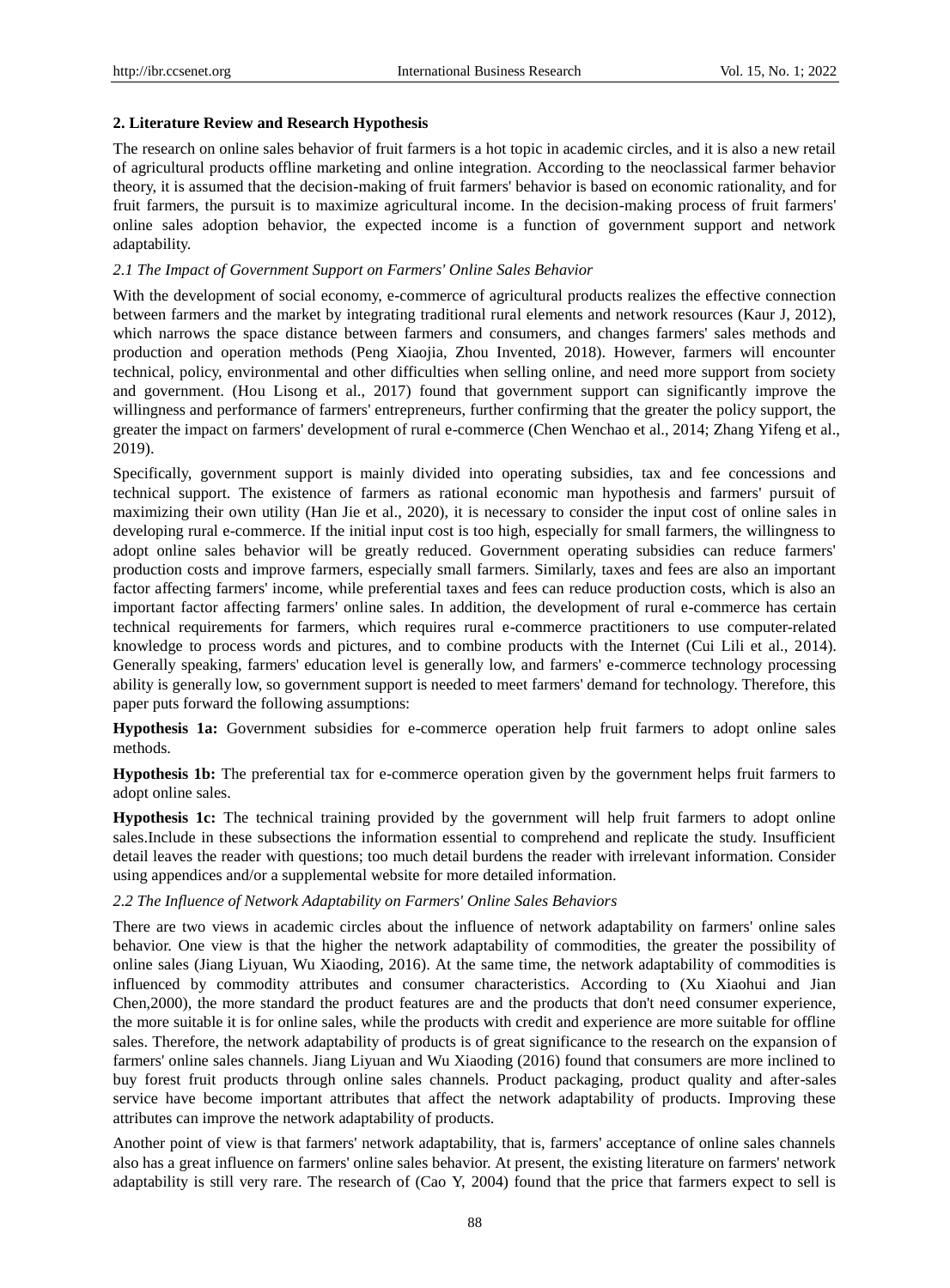different from the price that consumers are willing to pay, and there is a gap in the effect. The higher the matching degree, the easier it is to expand online channels. Therefore, this paper puts forward the following assumptions:

**Hypothesis 2a:** The higher the adaptability of product network, the more likely it is to adopt online sales.

**Hypothesis 2b:** The network adaptability of farmers is positively correlated with online sales behavior, and the higher the network adaptability of farmers, the more favorable it is for farmers to adopt online sales channels.

## *2.3 Influence of Government Support on Network Adaptability*

Network adaptability is an important factor that affects fruit farmers' online sales channels. At the initial stage of online sales, fruit farmers are troubled by their own characteristics, social entrepreneurial environment and production costs, which seriously affects their acceptance of network adaptability. Throughout the academic point of view, the improvement of rural information infrastructure makes the online sales channels in rural areas develop rapidly, and it still needs government support (Cui Baoyu et al., 2020), and it needs government support for many difficulties that fruit farmers face at the initial stage of online sales. (Xu Sheng et al.,2020) found that government support is mainly reflected in two aspects: first, policy support, such as operating subsidies and tax concessions; The second is to provide service support to solve problems, such as broadening the channels of venture credit loans, providing technical guidance and training, and building a commercial interactive platform that is helpful to open up online sales channels. Relevant research further confirms that the policy support and service support provided by the government have a strong stimulating effect on the network adaptability of fruit farmers, and can strengthen the willingness of fruit farmers to adopt online sales channels (Shi Zhilei et al., 2010). Based on this, the following hypotheses are put forward:

**Hypothesis 3:** Government support has a positive effect on the adaptability of fruit farmers' networks.

## *2.4 Mediating Effect of Network Adaptability on the Relationship between Government Support and Farmers' Online Sales Behavior*

Network adaptability, as a kind of cognition and judgment of behavior subject, is formed based on the individual characteristics and environment of fruit farmers. The behavior of fruit farmers has certain autonomy, but it is also "embedded" in the interactive network, that is, influenced by the rural social structure. (Cheng Linlin,2019) thinks that "network embeddedness" consists of relational embeddedness and structural embeddedness, among which, relational embeddedness refers to the relational network formed by the behavior embeddedness of fruit farmers and other villagers, which is mainly reflected by the relational strength and quality (Zheng Yangyang et al. 2017) ; Structural embeddedness describes the network structure embedded by farmers and their respective positions in the network, which mainly consists of network scale, network density and network position (Huang Zhongwei et al. 2007). As mentioned above, network adaptability has the function of sharing knowledge and information, which will have an impact on government support. Generally speaking, the fruit farmers' relationship network plays an active role in providing them with emotional sustenance, information and learning consultation, thus forming farmers' circle of friends, information and learning (Zheng Jixing, 2015). Information and knowledge sharing among fruit farmers mainly depends on network communication. Compared with fruit farmers with low network adaptability, high network adaptability can reduce information asymmetry, provide convenience for risk stakeholders to identify risks, realize rapid and effective knowledge transfer, reduce fruit farmers' perception of online sales risks, and improve the possibility for fruit farmers to adopt online sales.

"Network adaptability of products" is an important variable in multi-channel strategic planning research. When the network adaptability of products is very small, vertically integrated enterprises will not open up direct sales channels, but for independent manufacturers, they will choose direct sales to stimulate independent retailers to lower prices. When the network adaptability of the products is very large, the integrated manufacturer will close the retailer channel (U.S.Census Bureau, 2015). Accordingly, hypothesis 4 is put forward:

**Hypothesis 4:** Network adaptability has an intermediary effect in the relationship between government support and farmers' online sales behavior.

#### **3. Data Source and Model Building**

#### *3.1 Data Sources*

The data used in this study comes from the field survey conducted by members of the research group in rural areas of Jiangxi Province in March 2019. There are three reasons for choosing Jiangxi Province as the research sample: First, Jiangxi, as a big agricultural province, is rich in fruit resources, and has the foundation to develop online sales. Secondly, there are a large number of e-commerce demonstration counties (including national and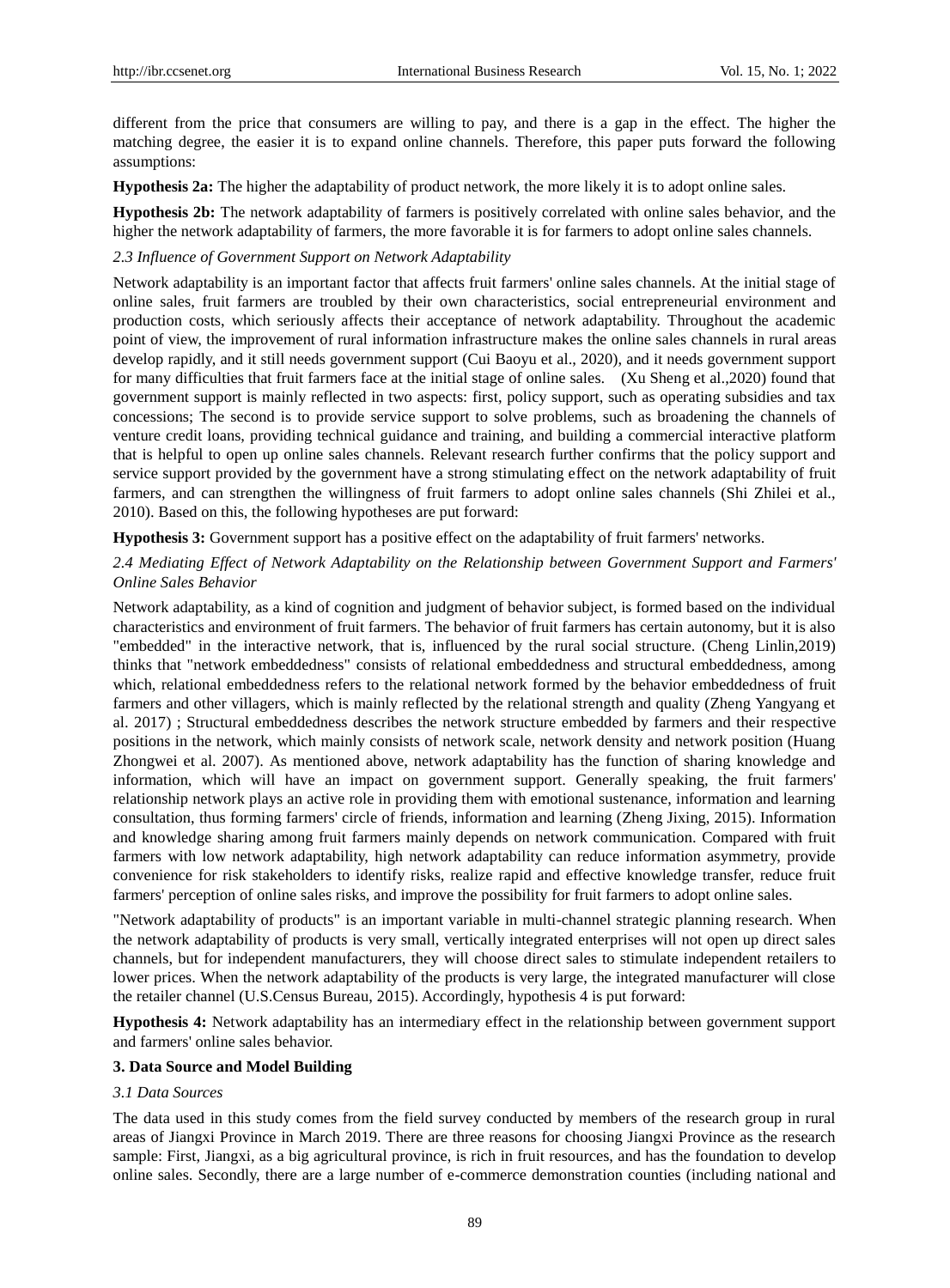provincial level) in Jiangxi Province, reaching 29, which provides convenient conditions for fruit farmers to adopt online sales. Finally, solving the problem of "difficult selling" of agricultural products and continuously increasing farmers' income have always been the core issues of "agriculture, rural areas and farmers", and expanding online sales channels has become an important way to solve the problem of poor sales of agricultural products. This research plan adopts the method of combining stratified step-by-step sampling and random sampling. In each of the 15 sample counties, 40 farmers were randomly selected. A total of 600 questionnaires were distributed and 541 questionnaires were recovered. After eliminating some questionnaires with missing information, 511 valid questionnaires were finally obtained, with an effective rate of 94.45%. At the same time, the contents of this survey are mainly divided into seven parts, namely, individual and family characteristics of fruit farmers, production and operation of fruit farmers, forest products and forest products industry, online platform characteristics, external environment characteristics, online sales platform expansion of fruit farmers and government support policies.

#### *3.2 Variable Setting and Descriptive Statistics*

#### 3.2.1 The Variable Being Explained

The explained variable of this paper is whether the fruit farmers sell online, assuming that the fruit farmers adopt online sales, Y=1; otherwise, if the fruit farmers do not adopt online sales behavior, Y=0, and the binary Logistic model is used for empirical analysis.

#### 3.2.2 Explain Variables

Fruit farmers can improve their adoption of online sales behavior through government support. According to the existing research and the actual situation of investigation, this paper selects three variables as the measurement of government support, which are mainly divided into two aspects: financial support and technical training, namely, "Does the government give subsidies for operating e-commerce?" "Does the government give preferential tax and fee for operating e-commerce?" "Does the government provide fruit e-commerce business technical training?", which are binary variables, if it is, it is 1. Otherwise, it is 0.

#### 3.2.3 Intermediary Variables

Network adaptability is an important tool for fruit farmers to sell their fruits online, which mainly refers to the fruit farmers selling their fruits through the Internet. This article selects "How proficient are you in using e-commerce platforms (Taobao/Tmall/JD.COM, etc.)?" Fruit farmers fill in their proficiency in using e-commerce platform according to the actual situation, which is mainly divided into: (1) unable to operate; (2) Be able to conduct simple operations such as dialogue and receiving and sending orders; (3) Proficient in using related functions of platform users, but not in designing online stores; (4) Skillful use of platform functions.

#### 3.2.4 Control Variables

This paper introduces two kinds of control variables: First, the individual characteristics of fruit farmers, mainly including gender, age, age square, education level, whether they have working experience outside the home; Second, the characteristics of fruit farmers' family management, mainly including the number of family labor and the planting years of fruit farmers. Specific variables are shown in Table 1.

| Variable                                          | Variable definition                                                                                                                         | observed | average/mean | standard  | minimum  | maximum |
|---------------------------------------------------|---------------------------------------------------------------------------------------------------------------------------------------------|----------|--------------|-----------|----------|---------|
| name                                              |                                                                                                                                             | value    | value        | deviation | value    |         |
| Online sales                                      | Do you sell agricultural products through<br>online channels? $1 = yes$ , $0 = no$                                                          | 511      | 0.762        | 0.426     | $\theta$ | one     |
| Operating<br>subsidy                              | Does the government give subsidies for<br>operating e-commerce? $1 = yes$ , $0 = no$                                                        | 511      | 0.663        | 0.472     | $\theta$ | one     |
| Preferential<br>tax and fee                       | Does the government give preferential<br>tax and fee for operating e-commerce?<br>$l = yes$ , $0 = no$                                      | 511      | 0.402        | 0.490     | $\theta$ | one     |
| technical<br>training                             | Does the government provide technical<br>training for fruit e-commerce operation?<br>$l = ves$ , $0 = no$                                   | 511      | 0.858        | 0.349     | $\theta$ | one     |
| Proficiency<br>in using<br>e-commerce<br>platform | How proficient are you in using<br>e-commerce platforms<br>(Taobao/Tmall/JD.COM, etc.)? $1 = no$<br>operation: $2 =$ Able to conduct simple | 511      | 1.832        | 0.951     | one      | four    |

#### Table 1. Descriptive statistics of variables

operations such as dialogue, receiving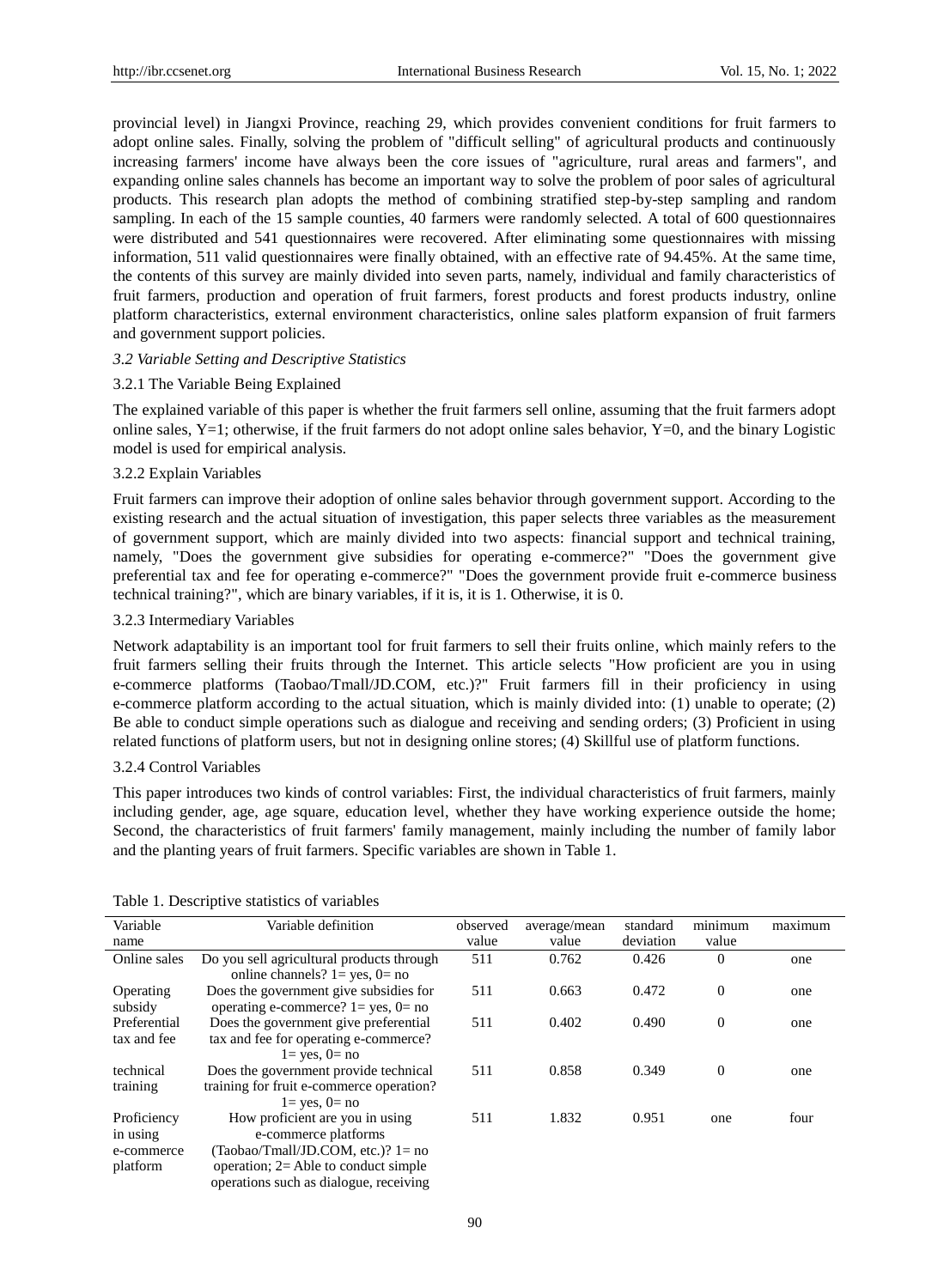and sending orders, etc.; 3

|             | and sending orders, $\text{e.c.}$ , $\text{S}$ = Proficient in |     |          |         |                |             |
|-------------|----------------------------------------------------------------|-----|----------|---------|----------------|-------------|
|             | using related functions of platform users,                     |     |          |         |                |             |
|             | but can't design online stores; $4=$                           |     |          |         |                |             |
|             | Familiar with platform functions.                              |     |          |         |                |             |
| gender      | The gender of fruit farmers is $l = male$                      | 511 | 0.841    | 0.366   | $\Omega$       | one         |
|             | and $0=$ female.                                               |     |          |         |                |             |
| age         | Actual age of fruit farmers interviewed                        | 511 | 46.017   | 9.801   | $\mathfrak{D}$ | seventy-two |
| The square  | The square of the actual age of the fruit                      | 511 | 2222.565 | 892.815 | four           | 5184        |
| of age      | farmers interviewed                                            |     |          |         |                |             |
| Degree of   | Education level of fruit farmers is $1=$                       | 511 | 2.631    | 0.875   | one            | five        |
| education   | primary school and below, $2 =$ junior                         |     |          |         |                |             |
|             | high school, $3=$ senior high                                  |     |          |         |                |             |
|             | school/technical secondary                                     |     |          |         |                |             |
|             | school/vocational college, $4=$                                |     |          |         |                |             |
|             | undergraduate/junior college, $5=$                             |     |          |         |                |             |
|             | graduate student.                                              |     |          |         |                |             |
| Outgoing    | Do you have any working experience                             | 511 | 0.500    | 0.500   | $\Omega$       | one         |
| work        | outside the home? $1 = yes$ , $0 = no$                         |     |          |         |                |             |
|             |                                                                |     |          |         |                |             |
| experience  | Number of farm laborers in fruit farmers'                      |     | 2.292    | 1.427   | $\Omega$       | 10          |
| Quantity of |                                                                | 511 |          |         |                |             |
| labor force | families                                                       |     |          |         |                |             |
| Fruit       | Planting years of fruit managed by                             | 511 | 12.08    | 8.283   | one            | 41          |
| planting    | farmers                                                        |     |          |         |                |             |
| vears       |                                                                |     |          |         |                |             |

It is generally believed that age and age square have positive and negative effects on online sales behavior of fruit farmers respectively. With the increase of age, individuals' knowledge learning and adaptability and "learning by doing" will increase their knowledge stock (Yang Xiaomei, 2018). However, due to the influence of social development and the imbalance of early education, the elderly laborers in rural areas of China generally have a short education period, and there is a serious lack of education. The lack of early education makes the knowledge growth stock of older fruit farmers limited, and at the same time, the degree of accepting new things is low (Zhang Tongchao, Yan Tingwu et al., 2020), that is, the relationship between age and fruit farmers' participation in online sales presents an inverted "U" curve (Su Qun et al., 2020). The richer the working experience, the higher the social capital, which is helpful for fruit farmers to adopt online sales. As for the characteristics of fruit farmers' family management, the larger the number of farmers' labor force, the larger its scale operation may be. In order to solve the problem of "difficult selling" of fruits, the greater the demand for online sales. In addition, planting years can also reflect fruit farmers' desire for online sales behavior, and some studies are conducted to consider this variable.

#### *3.3 Model building*

Based on the internal and external factors of fruit farmers, an econometric model is built to investigate the internal mechanism of online sales channel expansion of fruit farmers. The explained variable is online sales behavior of fruit farmers, and the influencing factors are determined by binary Logistic model. The specific model functions are as follows:

$$
p_{\perp} = F(Y = 1 | X_{\perp} I) = EXP(\alpha_{\perp} 0 + X_{\perp} I)/(1 + EXP(\alpha_{\perp} (0 +) \alpha_{\perp} (IX_{\perp} I))) \quad \dots \quad (1)
$$

Among them, y represents the online sales channel expansion behavior of fruit farmers,  $y=1$  represents that fruit farmers have expanded online sales channels, and y=0 represents that fruit farmers have not expanded online sales channels; Pi indicates the probability of online sales channel expansion of fruit grower I. The ratio of the probability of opening up online sales channels to that of non-opening online sales channels is studied, and the Logistic model expression is obtained by taking natural logarithm, as follows:

Logistic
$$
(p_i)
$$
 =  $ln\left(\frac{p_i}{1-p_i}\right)$  =  $\alpha_0 + \alpha_1 \alpha_1 + \dots + \alpha_n \alpha_n + \varepsilon_t$ .................(2)

Mediating effect model means that explanatory variables have different degrees of influence on the explained variables by influencing intermediary variables. Specifically, government support can directly affect fruit farmers' adoption of online sales behavior, and at the same time, government support can also affect fruit farmers' adoption of online sales behavior by influencing network adaptability. The specific model is as follows:

 =∝<sup>0</sup> +∝ + ∑ <sup>1</sup> + ′ + 1……………………………..... .(3)

 = <sup>0</sup> + + ∑ 1<sup>1</sup> ′ + 2………………………………………… (4)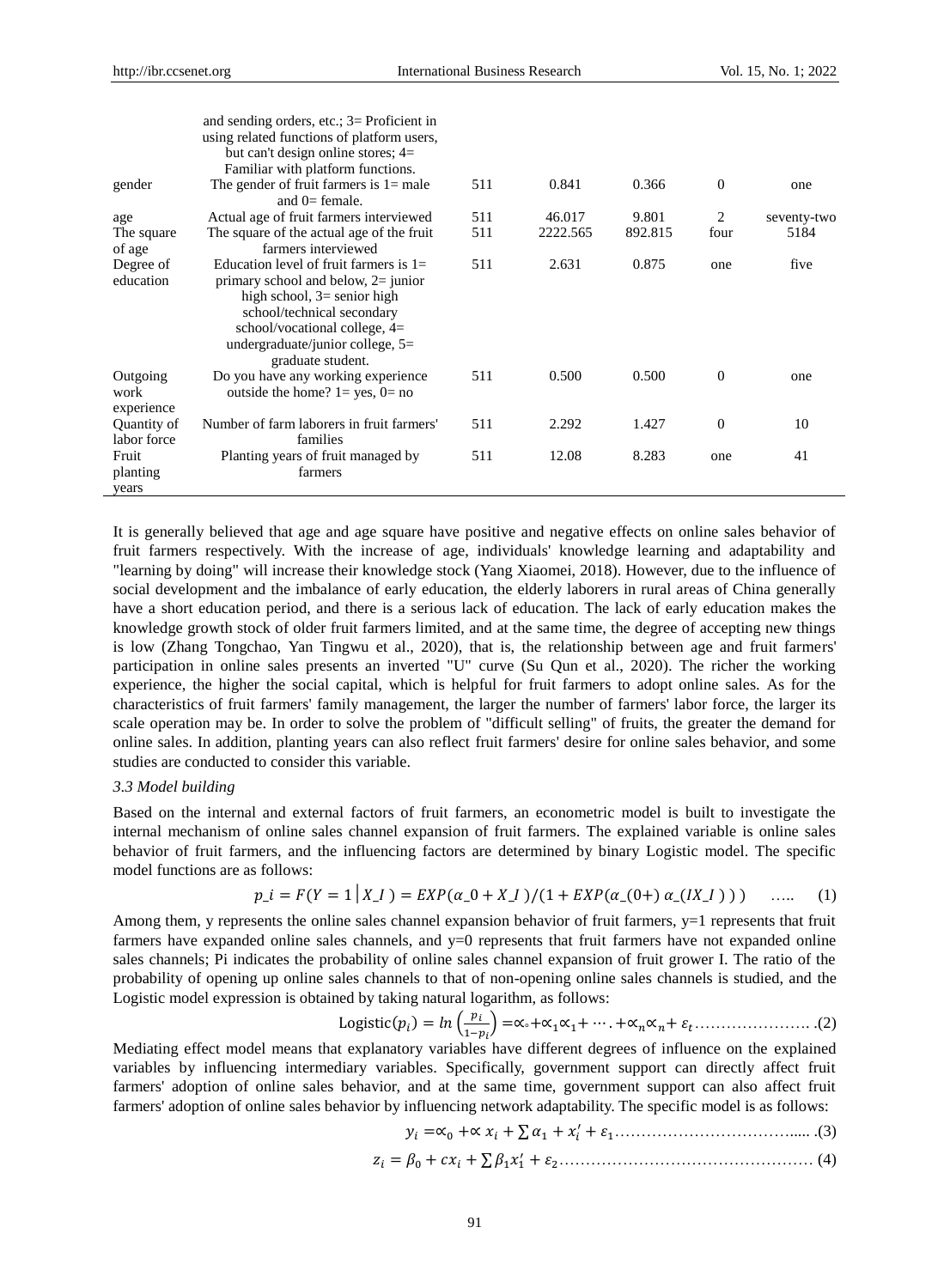= <sup>0</sup> + ′<sup>1</sup> + <sup>1</sup> + ∑ <sup>1</sup> <sup>1</sup> ′ +3…………………………………… (5)

In the above formula, yi indicates that fruit farmers adopt online sales behavior, zi is the network adaptation of fruit farmers, xi is the explanatory variable of government support, and x\*i is the control variable.

#### **4. Empirical Results and Analysis**

#### *4.1 Empirical Analysis*

In this paper, firstly, the correlation test of the original samples is carried out. In order to avoid inaccurate results caused by collinearity among variables, the independent variables of the model are tested for multicollinearity. The overall running average VIF of the model is 1.300, far lower than the reasonable value of 10, so there is no multicollinearity problem in the model. Firstly, regression analysis is carried out with Stata15.1 software, and then the intermediary role of network adaptability between government support and online sales behavior of fruit farmers is analyzed with Bootstrap method. Finally, the robustness test is carried out.

| variable  | variable                 | Model 1    |         |             | Model 2     |         |         | Model 3    |         |             |
|-----------|--------------------------|------------|---------|-------------|-------------|---------|---------|------------|---------|-------------|
| type      | name                     | coefficien | Standar | $\mathbf T$ | coefficien  | Standar | T       | coefficien | Standar | $\mathbf T$ |
|           |                          | t          | d error | valu        | t           | d error | valu    | t          | d error | valu        |
|           |                          |            |         | e           |             |         | e       |            |         | e           |
|           | Operating                | $0.545**$  | 0.247   | 2.21        |             |         |         |            |         |             |
|           | subsidy or               |            |         |             |             |         |         |            |         |             |
| governmen | not                      |            |         |             |             |         |         |            |         |             |
| t         | Is<br>tax                |            |         |             | $-0.940***$ | 0.263   | $-3.56$ |            |         |             |
| support   | preferential<br>$\gamma$ |            |         |             |             |         |         |            |         |             |
|           | Technical                |            |         |             |             |         |         | $0.785***$ | 0.288   | 2.72        |
|           | training?                |            |         |             |             |         |         |            |         |             |
|           | gender                   | 0.390      | 0.302   | 1.29        | $0.933***$  | 0.311   | 3.00    | $0.584**$  | 0.296   | 1.97        |
|           | age                      | 0.016      | 0.071   | 0.23        | $-0.023$    | 0.079   | $-0.30$ | 0.023      | 0.070   | 0.33        |
|           | Age square               | 0.000      | 0.000   | 0.06        | 0.000       | 0.000   | 0.24    | $-0.000$   | 0.000   | $-0.12$     |
|           | Degree of                | $0.223*$   | 0.133   | 1.67        | 0.179       | 0.135   | 1.33    | 0.176      | 0.135   | 1.31        |
| control   | education                |            |         |             |             |         |         |            |         |             |
| variable  | Do<br>you                | $1.277***$ | 0.257   | 4.95        | $1.268***$  | 0.256   | 4.94    | 1.189***   | 0.257   | 4.61        |
|           | have<br>any              |            |         |             |             |         |         |            |         |             |
|           | working                  |            |         |             |             |         |         |            |         |             |
|           | experience               |            |         |             |             |         |         |            |         |             |
|           | outside the              |            |         |             |             |         |         |            |         |             |
|           | home?                    |            |         |             |             |         |         |            |         |             |
|           | Quantity of              | $0.285***$ | 0.111   | 2.57        | $0.299***$  | 0.110   | 2.71    | $0.282**$  | 0.111   | 2.53        |
|           | labor force              |            |         |             |             |         |         |            |         |             |
|           | Fruit                    | 0.019      | 0.016   | 1.17        | 0.020       | 0.016   | 1.23    | 0.020      | 0.016   | 1.26        |
|           | planting                 |            |         |             |             |         |         |            |         |             |
|           | years                    |            |         |             |             |         |         |            |         |             |
|           | observed                 | 511        |         |             | 511         |         |         | 511        |         |             |
|           | value                    |            |         |             |             |         |         |            |         |             |
|           | Prob>chi2                | 0.000      |         |             | 0.000       |         |         | 0.000      |         |             |
|           | R <sub>2</sub>           | 0.105      |         |             | 0.126       |         |         | 0.109      |         |             |

Table 2. Influence of government support on online sales behavior of fruit farmers

Note:  $\ast$ ,  $\ast \ast$  and  $\ast \ast \ast$  are significant at the statistical levels of 10%, 5% and 1%, respectively.

According to Table 2, the influence of government support on fruit farmers' online sales behavior, specifically, Model 1, Model 2 and Model 3 respectively indicate whether fruit farmers receive business subsidies, tax and fee concessions and whether technical training will affect fruit farmers' online sales behavior. From Table 2, it can be seen that whether fruit farmers receive operating subsidies has a significant impact on online sales behavior at the level of 5%, and hypothesis 1a has been verified. Online sales are an important way to solve the "selling difficulty" of agricultural products. However, for fruit farmers, especially farmers, the expenses required in the early stage of adopting online sales are relatively high, which affects their behavior of adopting online sales. If fruit farmers receive government subsidies for e-commerce operation, they can alleviate the pressure of early investment. Therefore, the greater the government subsidies for fruit farmers, the higher the possibility of fruit farmers adopting online sales. Under the influence of information symmetry, the price of fruit becomes more and more transparent, and the profit margin of fruit farmers is further compressed. Whether the government gives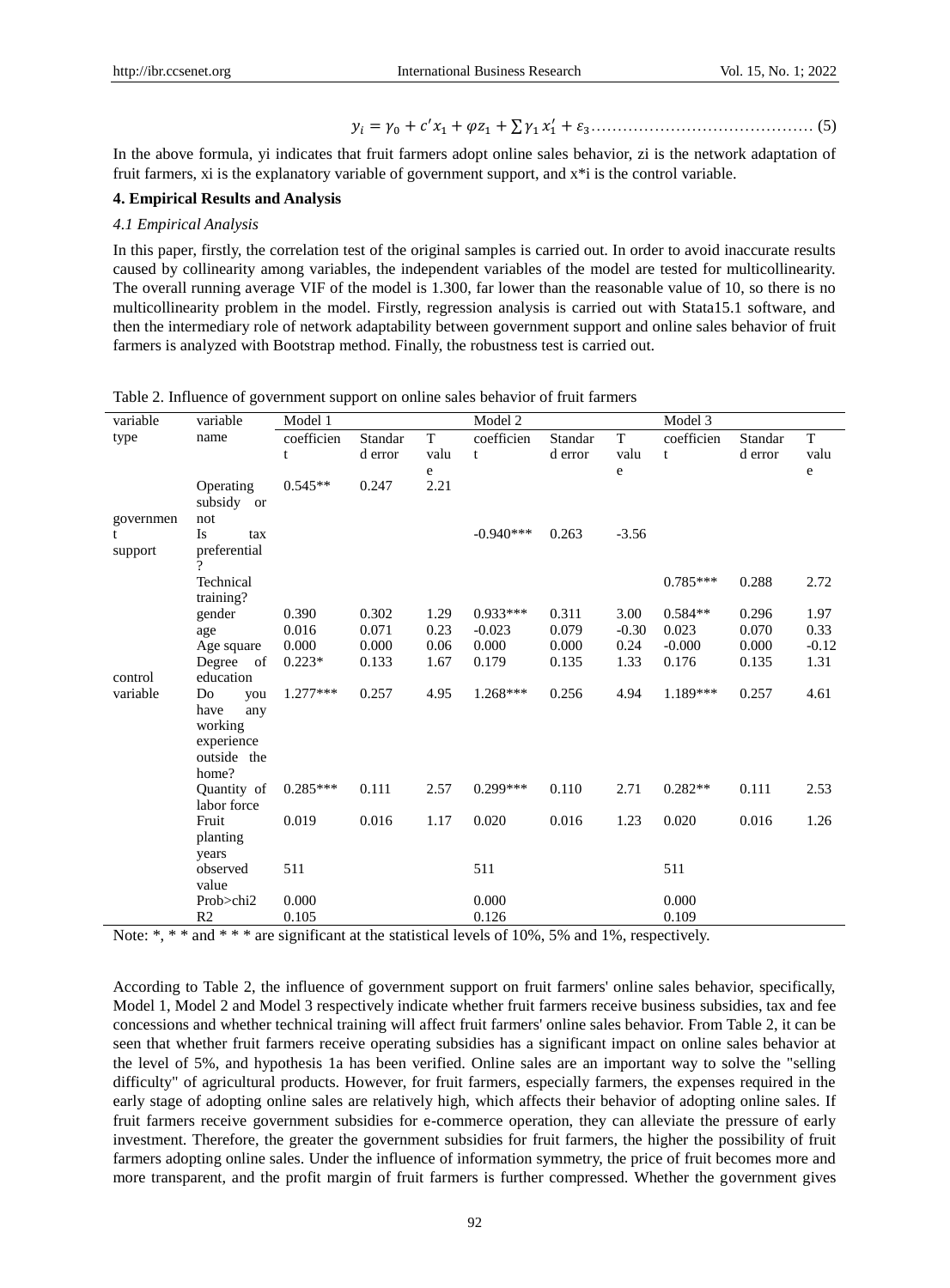preferential tax or not has a great influence on fruit farmers' adoption of online sales behavior. From Model 2, it can be seen that the greater the government's preferential tax, the greater the probability of fruit farmers' adoption of online sales, and hypothesis 1b has been verified. Technical training is also an important factor affecting fruit farmers' adoption of online sales. Table 2 shows that the influence of technical training on online sales behavior of fruit farmers has passed the 1% significance test with a positive coefficient, and hypothesis 1c has been verified. Organizing government fruit farmers for training can solve farmers' technical problems, and then help to improve farmers' online sales behavior.

| variable   | variable                            | Model 4: Proficiency in using e-commerce platform |                |         |  |  |
|------------|-------------------------------------|---------------------------------------------------|----------------|---------|--|--|
| type       | name                                | coefficient                                       | Standard error | T value |  |  |
| government | Operating subsidy or not            | $0.149*$                                          | 0.078          | 1.90    |  |  |
| support    | Is tax preferential?                | $-0.193**$                                        | 0.094          | $-2.04$ |  |  |
|            | Technical training?                 | 0.010                                             | 0.104          | 0.10    |  |  |
|            | gender                              | $-0.099$                                          | 0.098          | $-1.01$ |  |  |
|            | age                                 | $-0.040$                                          | 0.044          | $-0.92$ |  |  |
| control    | Age square                          | 0.000                                             | 0.000          | 0.30    |  |  |
| variable   | Degree of education                 | $0.208***$                                        | 0.043          | 4.83    |  |  |
|            | working<br>have<br>Do<br>vou<br>any | $0.368***$                                        | 0.075          | 4.87    |  |  |
|            | experience outside the home?        |                                                   |                |         |  |  |
|            | Quantity of labor force             | $-0.016$                                          | 0.027          | $-0.58$ |  |  |
|            | Fruit planting years                | $-0.010**$                                        | 0.005          | $-2.10$ |  |  |
|            | observed value                      | 511                                               |                |         |  |  |
|            | Prob>F                              | 0.000                                             |                |         |  |  |
|            | R-squared                           | 0.253                                             |                |         |  |  |
|            | Root MSE                            | 0.843                                             |                |         |  |  |

|  | Table 3. Influence of government support on network adaptability of fruit farmers |
|--|-----------------------------------------------------------------------------------|
|  |                                                                                   |

Note:  $\ast$ ,  $\ast \ast$  and  $\ast \ast \ast$  are significant at the statistical levels of 10%, 5% and 1%, respectively.

Table 3 analyzes the influence of government support on the adaptability of fruit farmers' networks based on model 4. From Table 3, it can be seen that there is a positive correlation between whether the government implements business subsidies and the adaptability of fruit farmers' networks, and it has passed the 10% significant level test, which shows that the implementation of government subsidies can effectively improve the proficiency of fruit farmers in using e-commerce platform. The significant coefficient of whether the government implements tax preferential treatment on the adaptability of fruit farmers' network is negative at the level of 5%, which indicates that the level of tax and fee affects fruit farmers' use of e-commerce platform. The government's tax preferential treatment can reduce the production cost of fruit farmers and improve their proficiency in using e-commerce platform. The reason why the adaptability of technology training to fruit farmers' network failed to pass the test can be explained as the government's technical service supply does not match the demand of fruit farmers, which leads to the gap between the government and fruit farmers. According to the investigation, it is found that most of the information provided by the government is about the transmission of technical information, without really understanding the actual demand of fruit farmers, and even more, the government's training is a mere formality. In order to work for the completion of the work, fruit farmers are generally poorly educated, and what they really need is "how to operate smart phones"

|  |  |  | Table 4. Influence of network adaptability on online sales of fruit farmers |
|--|--|--|-----------------------------------------------------------------------------|
|  |  |  |                                                                             |

| variable                | variable                                             |             | Model 5: Online sales of fruit farmers |         |
|-------------------------|------------------------------------------------------|-------------|----------------------------------------|---------|
| type                    | name                                                 | coefficient | Standard error                         | T value |
| network<br>adaptability | Adaptability of fruit network                        | $0.877***$  | 0.179                                  | 4.89    |
|                         | gender                                               | 0.485       | 0.300                                  | 1.62    |
|                         | age                                                  | 0.003       | 0.065                                  | 0.06    |
| control                 | Age square                                           | 0.000       | 0.000                                  | 0.33    |
| variable                | Degree of education                                  | $-0.036$    | 0.143                                  | $-0.26$ |
|                         | Do you have any working experience outside the home? | $0.805***$  | 0.244                                  | 3.29    |
|                         | Quantity of labor force                              | $0.232**$   | 0.097                                  | 2.39    |
|                         | Fruit planting years                                 | $0.030*$    | 0.016                                  | 1.89    |
|                         | observed value                                       | 511         |                                        |         |
|                         | Prob>Chi2                                            | 0.000       |                                        |         |
|                         | R <sub>2</sub>                                       | 0.125       |                                        |         |

Note: \*, \* \* and \* \* \* are significant at the statistical levels of 10%, 5% and 1%, respectively.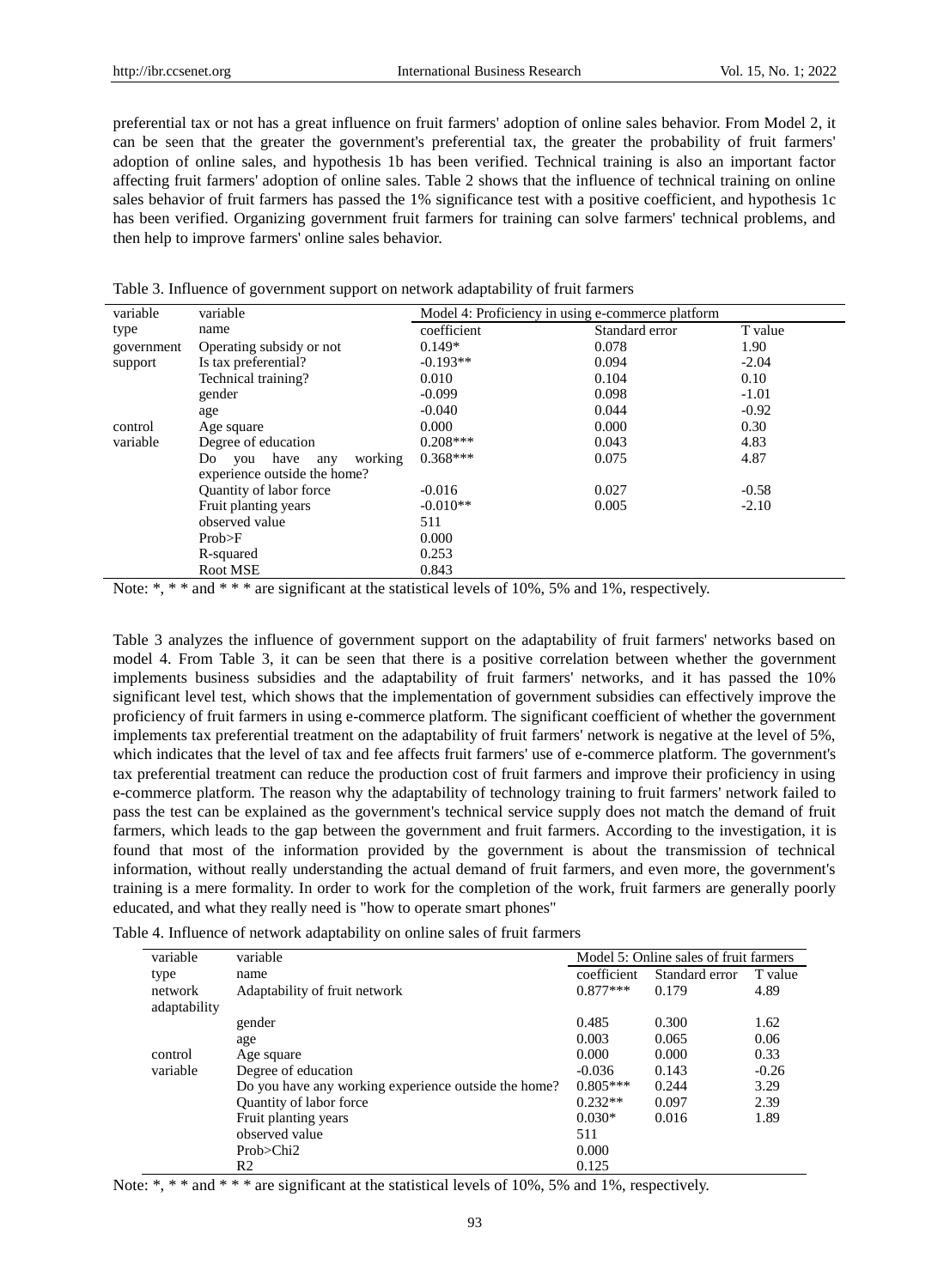Table 4 Based on model 5, the influence of network adaptability on online sales adoption behavior of fruit farmers is analyzed. The influence of network adaptability of fruit farmers on online sales adoption behavior of fruit farmers passed 1% significance test and the coefficient was positive, which was verified by hypothesis 2. This shows that the greater the adaptability of fruit farmers' network, the higher the possibility of their online sales adoption behavior. This conclusion is consistent with the theory of new professional farmers. Under the new business model, if the fruit farmers continue to continue the traditional sales methods, the sales channels are single, and there are fewer channels for fruit farmers to choose from, the problem of "difficult selling" of products will reduce the enthusiasm of fruit farmers for planting and operating. The expansion of online sales channels not only improves the agricultural operational income of fruit farmers, but also reduces the risk of "difficult selling" of fruit farmers' products through multi-channel sales. Therefore, the network adaptability of fruit farmers has a significant effect on the adoption of online sales behavior of fruit farmers.

| variable       | variable                     | Model 6     |         |         |
|----------------|------------------------------|-------------|---------|---------|
| type           | name                         | coefficient | Standar | T       |
|                |                              |             | d error | value   |
| government     | Operating subsidy or not     | 1.117***    | 0.357   | 3.13    |
| support        | Is tax preferential?         | $-1.502***$ | 0.340   | $-4.40$ |
|                | Technical training?          | 0.522       | 0.334   | 1.56    |
| <b>Network</b> | Proficiency<br>in<br>using   | $1.015***$  | 0.208   | 4.86    |
| adaptability   | e-commerce platform          |             |         |         |
|                | gender                       | $1.062***$  | 0.338   | 3.14    |
|                | age                          | 0.054       | 0.068   | 0.79    |
| control        | Age square                   | $-0.000$    | 0.000   | $-0.45$ |
| variable       | Degree of education          | $-0.107$    | 0.161   | $-0.67$ |
|                | Do you have any working      | $1.095***$  | 0.273   | 4.00    |
|                | the<br>experience<br>outside |             |         |         |
|                | home?                        |             |         |         |
|                | Quantity of labor force      | $0.239**$   | 0.109   | 2.19    |
|                | Fruit planting years         | 0.017       | 0.017   | 1.00    |
|                | observed value               | 511         |         |         |
|                | Prob $>$ chi2                | 0.000       |         |         |
|                | R2                           | 0.223       |         |         |

| Table 5. Influence of government support and network adaptability on online sales behavior of fruit farmers |  |  |  |
|-------------------------------------------------------------------------------------------------------------|--|--|--|
|                                                                                                             |  |  |  |

Note:  $\ast$ ,  $\ast \ast$  and  $\ast \ast \ast$  are significant at the statistical levels of 10%, 5% and 1%, respectively.

Table 5 According to model 6, the influence of government support and network adaptability on online sales adoption behavior of fruit farmers is analyzed. Specifically, the effects of government subsidies, tax concessions and network adaptability of fruit farmers on online sales adoption behavior of fruit farmers passed the 1% significance test with positive coefficients, which further verified Hypothesis 1a, Hypothesis 1b and Hypothesis 2. Although the coefficient of technology training to fruit farmers' online sales adoption behavior is positive, it has not passed the significance test. The possible reason is that the strong profit-seeking nature of fruit farmers makes them pay much more attention to the technical training of "timely help" than the technical training of "icing on the cake", which makes the technical training have no significant influence on the online sales adoption behavior of fruit farmers.

## *4.2 The Intermediary Effect Test of Network Adaptability*

Table 6. intermediary effect test of network adaptability of fruit farmers

|                 |                    |                 | Operating subsidy |           |             | Preferential tax and fee |            |             | technical training |           |  |
|-----------------|--------------------|-----------------|-------------------|-----------|-------------|--------------------------|------------|-------------|--------------------|-----------|--|
|                 |                    | coeffici<br>ent | Standa<br>rd      | т<br>valu | coefficient | Standa<br>rd             | T<br>value | coefficient | Standa<br>rd       | T<br>valu |  |
|                 |                    |                 | error             | e         |             | error                    |            |             | error              | e         |  |
| netw<br>ork     | Indirect<br>effect | $0.020*$        | 0.011             | 1.86      | 0.007       | 0.011                    | 0.64       | $0.026**$   | 0.012              | 2.08      |  |
| adapt<br>abilit | Direct<br>effect   | $0.133*$<br>**  | 0.042             | 3.11      | $-0.152***$ | 0.038                    | $-3.93$    | $0.155***$  | 0.053              | 2.90      |  |

Note: \*, \* \* and \* \* \* are significant at the statistical levels of 10%, 5% and 1%, respectively.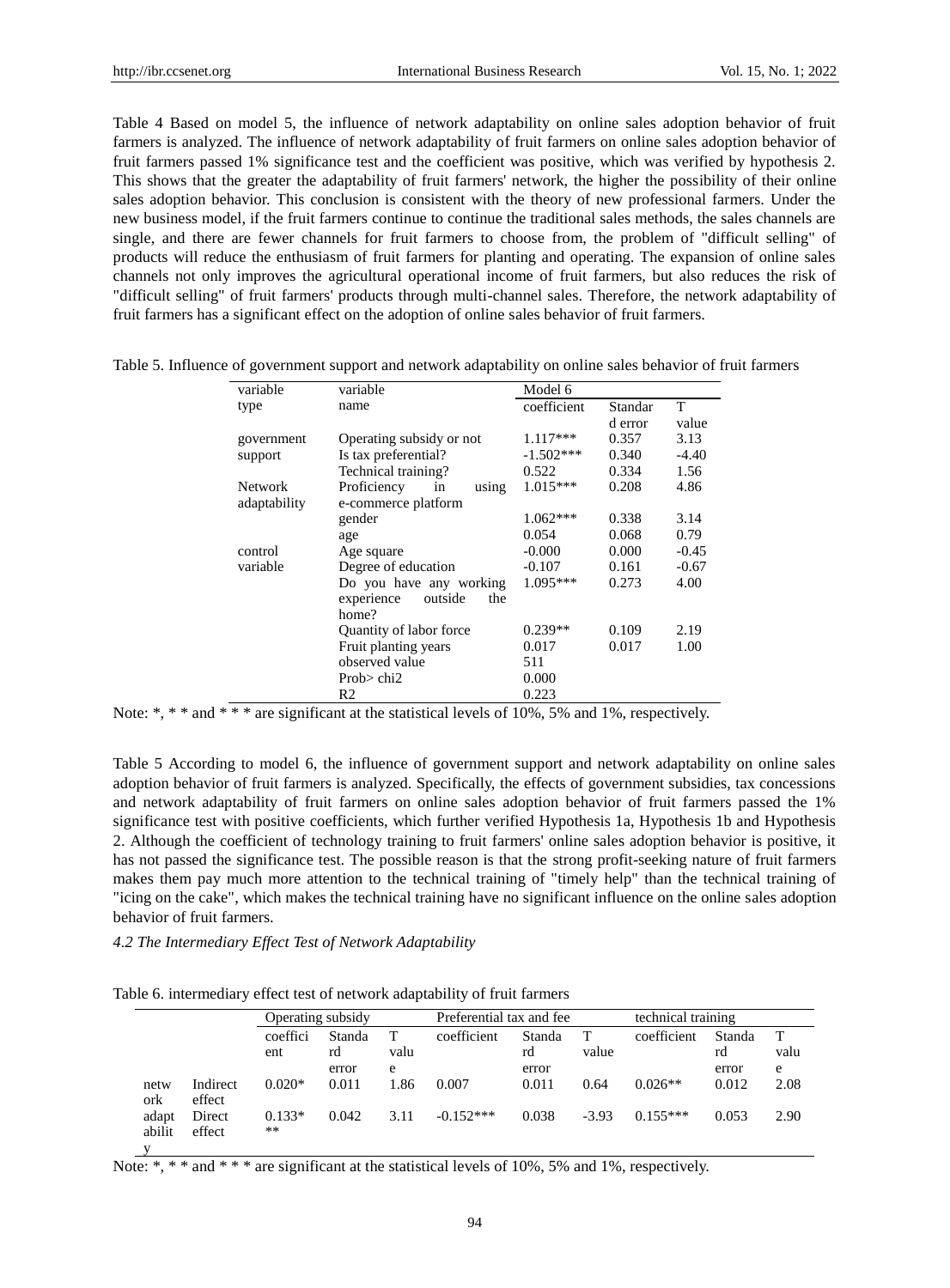Models 1~6 discuss the influence of government subsidies, tax concessions, technical training and network adaptability on online sales of fruit farmers. At the same time, according to the cognitive behavior theory, fruit farmers' adoption of online sales behavior is influenced by relevant situations. Therefore, this paper continues to explore the intermediary role of network adaptability between government support and online sales behavior of fruit farmers, adopting Bootstrap500(Preacher K J et al., 2008; Liu Siyu, et al., 2016) times conducted intermediary effect test, forming direct and indirect effects. From Table 6, we can see that both operating subsidies and technical training can affect the adaptability of fruit farmers' networks. The reason may be that the government gives fruit farmers cash subsidies for operating e-commerce and financial subsidies for online channel expansion, which reduces the operating cost of fruit farmers. Technical training provides fruit farmers with all kinds of information about market and technology. Furthermore, it affects their online sales behavior, which further shows that the greater the government subsidy, the richer the training content, the more helpful it is to improve the adaptability of fruit farmers' network and further affect their online sales behavior. This conclusion is consistent with the expected hypothesis 4.

#### *4.3 Robustness Test*

In order to ensure the reliability of the research results, the robustness test is carried out in this paper. First of all, this paper changes the measurement method of government support variables, and selects the variable "Does the government provide support (concessions, subsidies, etc.) for the construction of fruit traceability system?" , 1 if the government provides support; otherwise, 0. If the coefficient of this variable is significantly positive in Model 1, Model 2 and Model 3, it indicates that government support can effectively improve the behavior of fruit farmers to adopt online sales. If the coefficient of this variable is significantly positive in model 4, it means that government support is helpful for fruit farmers to enhance their network adaptability. If the coefficient of this variable is significantly regular in model 6, it is partially intermediate, and if the coefficient is not significant, it is completely intermediate. The result is consistent with the benchmark regression result, which further verifies the hypothesis.

#### **5. Conclusions and Policy Recommendations**

From the perspective of rational economic man, this paper first puts forward the hypothesis that both government support and network adaptability can improve fruit farmers' online sales adoption behavior from the theoretical point of view, and verifies the mechanism of government support that influences their online sales adoption behavior by influencing network adaptability. Then, based on the micro-survey data of Jiangxi farmers, using binary Logistic model and Bootstrap method, this paper empirically tests the relationship among government support, network adaptability and online sales adoption behavior of fruit farmers, and reports the effect analysis of network adaptability as an intermediary variable between government support and online sales adoption behavior of fruit farmers. The main conclusions are as follows: First, policy-oriented support has a significant positive effect on online sales adoption behavior of fruit farmers, while service-oriented support such as technical training and online sales adoption behavior of fruit farmers failed the significance test. Second, the higher the network adaptability of fruit farmers, the greater the proportion of online sales adoption behavior. Thirdly, in order to verify the robustness of the analysis results, the Bootstrap method and adjustment of the explained variables are used for model estimation, and it is still concluded that government support and network adaptability are positively promoting the online sales adoption behavior of fruit farmers.

Through the dual channels of platform empowerment and government empowerment, it can not only solve the problem of "difficult to sell" products, but also increase the income of fruit farmers. According to the above research conclusions, the following policy implications can be drawn. First, government empowerment plays an important role in online sales adoption behavior of fruit farmers. The implementation of operating subsidies and tax concessions can reduce the operating costs of fruit farmers. However, there are also cases where the technical information provided by the government is inconsistent with the farmers' technical needs. The reason is that the government did not timely and accurately transmit the training information to farmers before the technical training, and it was a unilateral act of the government during the implementation of the training. The opaque information caused farmers to not understand the training content, which greatly reduced the training effect of the government. Based on this, this paper holds that on the one hand, the government should continue to increase policy-based support for fruit farmers to further reduce their operating costs; on the other hand, it should flexibly adjust the technical training content according to the fruit farmers' awareness of online sales, so that they can have a deeper understanding of the expansion of sales channels by participating in the training, and then improve the adoption behavior of fruit farmers on online sales. Second, to enhance the adaptability of fruit farmers' network, we should constantly improve the information service construction and actively broaden the information access channels of fruit farmers; There should be a financial guarantee in organizing the training of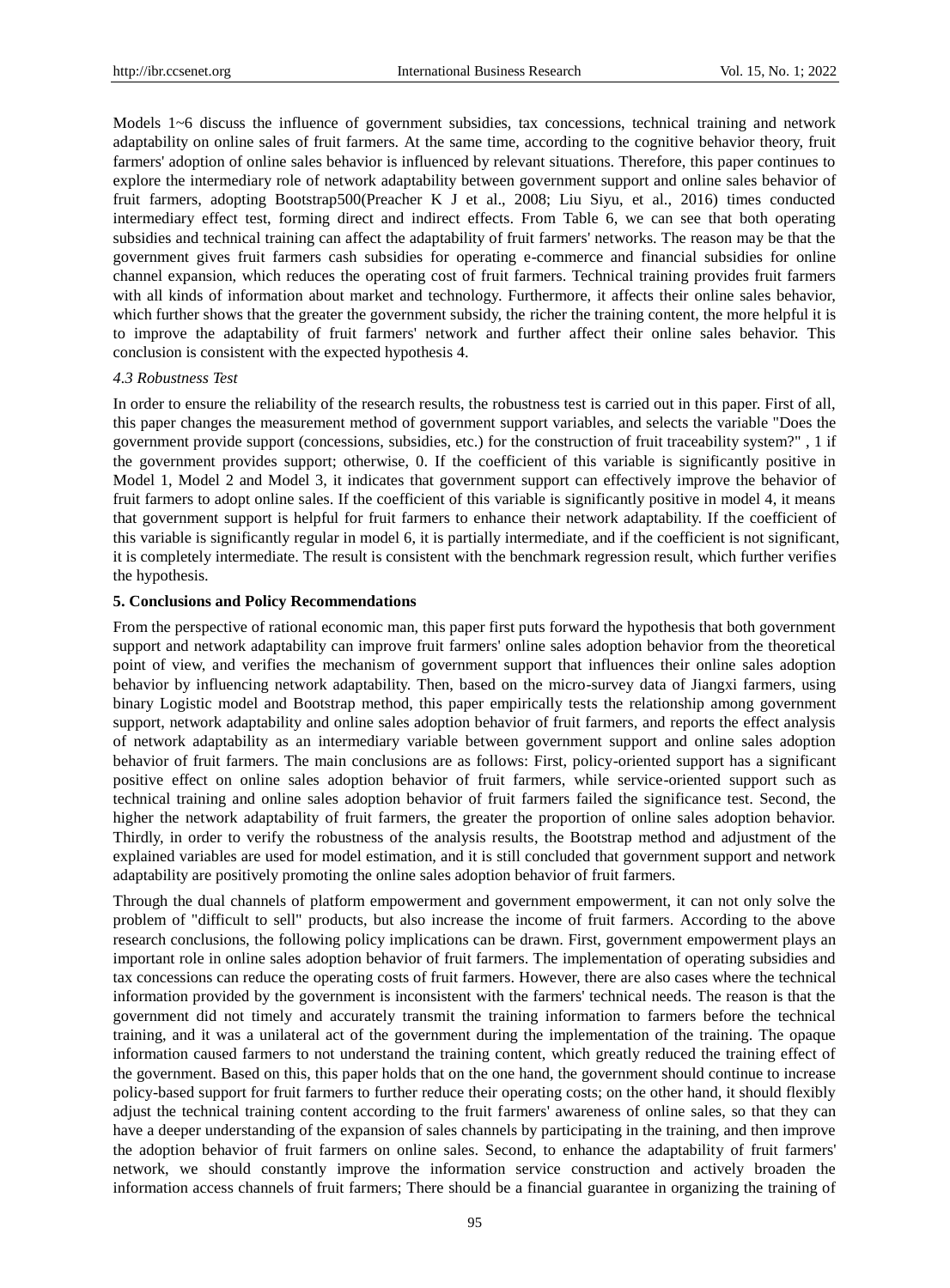fruit farmers' information acquisition ability, focusing on guiding fruit farmers to cultivate the habit of using mobile phones and computers to acquire information (Gao Yang et al., 2019).

**Funding:** This study has received funding from Research on the Realization Mechanism of Agricultural Socialization Service to Agricultural Scale Operation under the Background of Rural Revitalization (YTSK2021-149).

**Acknowledgments:** We are grateful for the support about workplace from Optimization and Policy Research on the Service Path of Agricultural Socialization under the Visual Threshold of the Rural Revitalization Strategy.

#### **References**

- Cao, Y. K. (2004). Internetpricing, price satisfaction, and customer satisfaction. *International Journal of Electronic Commerce, 12*(2), 31-50. https://doi.org/10.1080/10864415.2003.11044291
- Chen, L. (2015). Looking at the development trend of agricultural products e-commerce from Ali platform. *China's circulation economy, 29*(06), 58-64.
- Chen, W. C., Chen, W., & Jiang, L. H. (2014). Analysis of the influencing factors of migrant workers returning home to start their own businesses J. China Demography, 2014(02):96-105+128.
- Cheng, L. L., Zhang, J. B., He, K. (2019). Analysis of the influence of network embeddedness and risk perception on farmers' adoption behavior of green farming technology-based on the survey data of 615 farmers in Hubei Province. *Resources and Environment of the Yangtze River Basin, 28*(07), 1736-1746.
- Cui, B. Y., & Sun, Y. M. (2020). Will the poverty governance function of farmers' cooperatives fail-a theoretical analysis framework based on structural embeddedness. *Agricultural Economic Issues, 2020*(12), 17-27.
- Cui, L. L., Wang, L. J., & Wang, J. Q. (2014). Empirical analysis of social innovation factors to promote the development of e-commerce in "Taobao Village"-take Lishui, Zhejiang Province as an example. *China's rural economy, 2014*(12), 50-60.
- Gao, Y., & Niu, Z. H. (2019). Risk aversion, information acquisition ability and farmers' adoption behavior of green prevention and control technology. *China Rural Economy, 08,* 109-127.
- Han, J., Zhang, Y. F., & Zheng, Q. L. (2020). Research on the realization mechanism of rural e-commerce to increase farmers' income under heterogeneous conditions-An empirical analysis from Dongying City, Shandong Province. *Research on Agricultural Modernization, 41*(03), 443-452.
- Hou, L. S., Chen, Z. Y., & Tong, J. J. (2017). Influencing factors and mechanism of customer trust in WeChat environment. *Financial Science, 02,* 75-87.
- Huang, Z. W., & Wang, Y. L. (2007). A review of theoretical research on social embeddedness of economic behavior. *Foreign Economy and Management, 2007*(12), 1-8.
- Jiang, L. Y. (2015). Changes and countermeasures of network adaptability of products in the era of omni-channel retail. *Exploration of economic issues, 2015*(07), 7-13.
- Jiang, L. Y., & Wu, X. D. (2016). Research on network adaptability of fresh gifts. *journal of business economics, 2016*(05), 18-26.
- Kacen, J. J., Hess, D. J., & Chiang, K. W. (2003). Bricks or Clicks? Consumer Attitudes toward Traditional, University of Illinois Champaign, 2003, 1-31.Stores and Online Stores[R]. Working paper.
- Kaur, J., & Jhamb, H. V. (2012). E-commerce in India: Opportunities and Challenges. *Review of. Knowledge Management, 2*(2), 37-45.
- Kurnia, S., Karnali, R. J., & Rahim, M. M. (2015). A qualitative study of business-to-business electroniccommerce adoption within the Indonesian grocery industry: A multi-theory perspective. *Information & Management, 52*(4), 518. https://doi.org/10.1016/j.im.2015.03.003
- Liu, S. Y., & Zhang, M. Q. (2016). Discussion on sample size of Bootstrap mean hypothesis test. *statistics and decision, 2016*(14), 26-28.
- Peng, X., & Jia, Z. (2018). Invented. Study on the operational efficiency of rural e-commerce-model analysis based on the downward trend of consumer goods. *Agricultural Technology and Economy, 2018*(12), 111-118.
- Preacher, K. J., Hayess, A. F. (2008). Asymptotic and resampling strategies for assessing and comparing indirect effects in multiple mediator models. *Behavior Research Methods, 40*(3), 879-891.